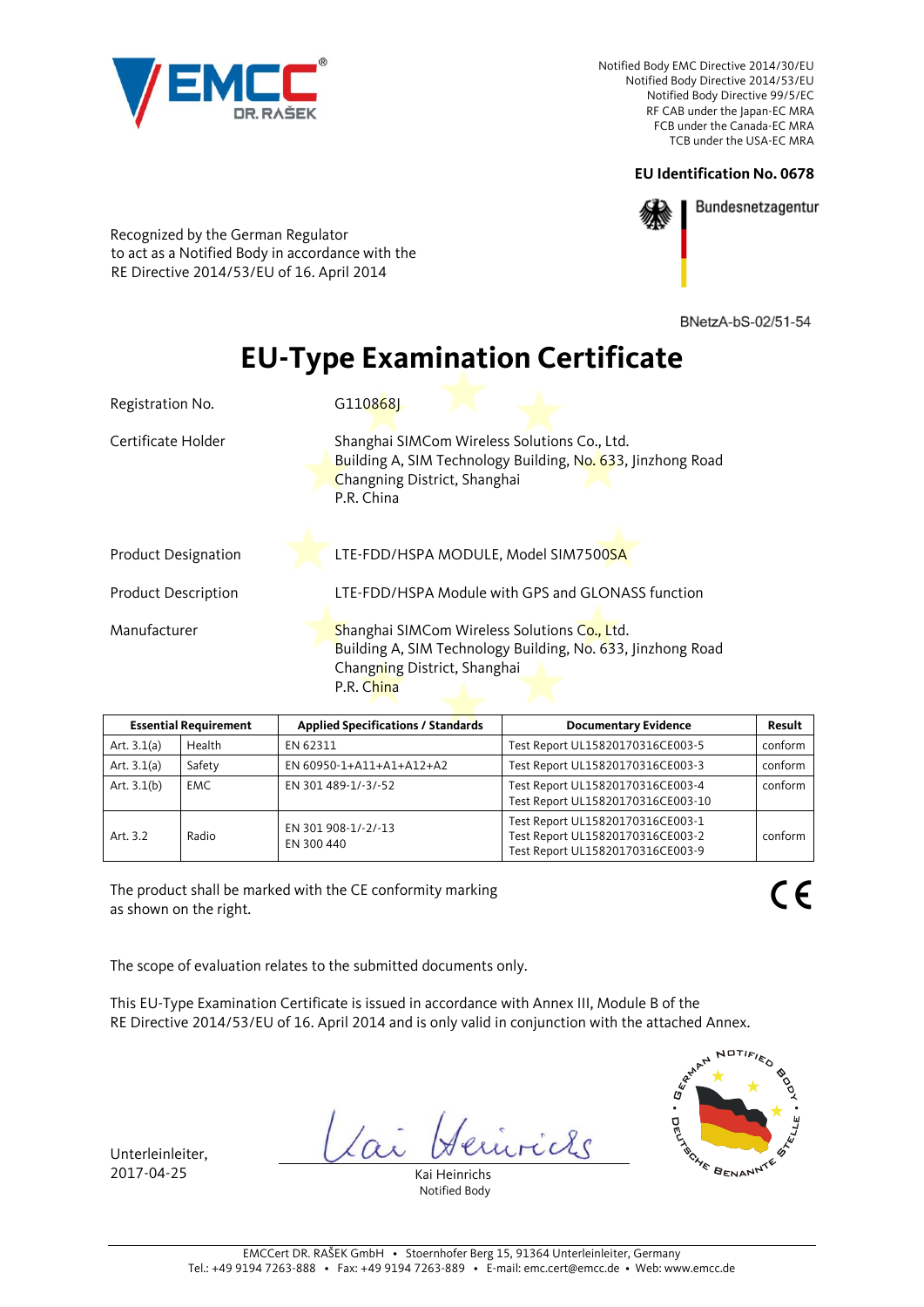## **Technical Details**

| Frequency Range:  | WCDMA Band I:                                           | 1920 - 1980 MHz (Uplink)<br>2110 - 2170 MH (Downlink)  |  |
|-------------------|---------------------------------------------------------|--------------------------------------------------------|--|
|                   | LTE Band $1$ :                                          | 1920 - 1980 MHz (Uplink)                               |  |
|                   | LTE Band 3:                                             | 2110 - 2170 MHz (Downlink)<br>1710 - 1785 MHz (Uplink) |  |
|                   | LTE Band 7:                                             | 1805 - 1880 MHz (Downlink)<br>2500 - 2570 MHz (Uplink) |  |
|                   | LTE Band 8:                                             | 2620 - 2690 MHz (Downlink)<br>880 - 915 MHz (Uplink)   |  |
|                   | LTE Band 28:                                            | 925 - 960 MHz (Downlink)<br>703 - 748 MHz (Uplink)     |  |
|                   | 1574.4 - 1576.44 MHz (GPS)<br>1598 - 1606 MHz (GLONASS) | 758 - 803 MHz (Downlink)                               |  |
|                   |                                                         |                                                        |  |
| Transmit Power:   | 24 dBm (WCDMA)<br>23 dBm (LTE)                          |                                                        |  |
| Modulation Type:  | QPSK, 16QAM (WCDMA, LTE)<br>BPSK (GPS, GLONASS)         |                                                        |  |
| Hardware Version: | V1.02                                                   |                                                        |  |
| Software Version: | SIM7500M21 V1.1                                         |                                                        |  |